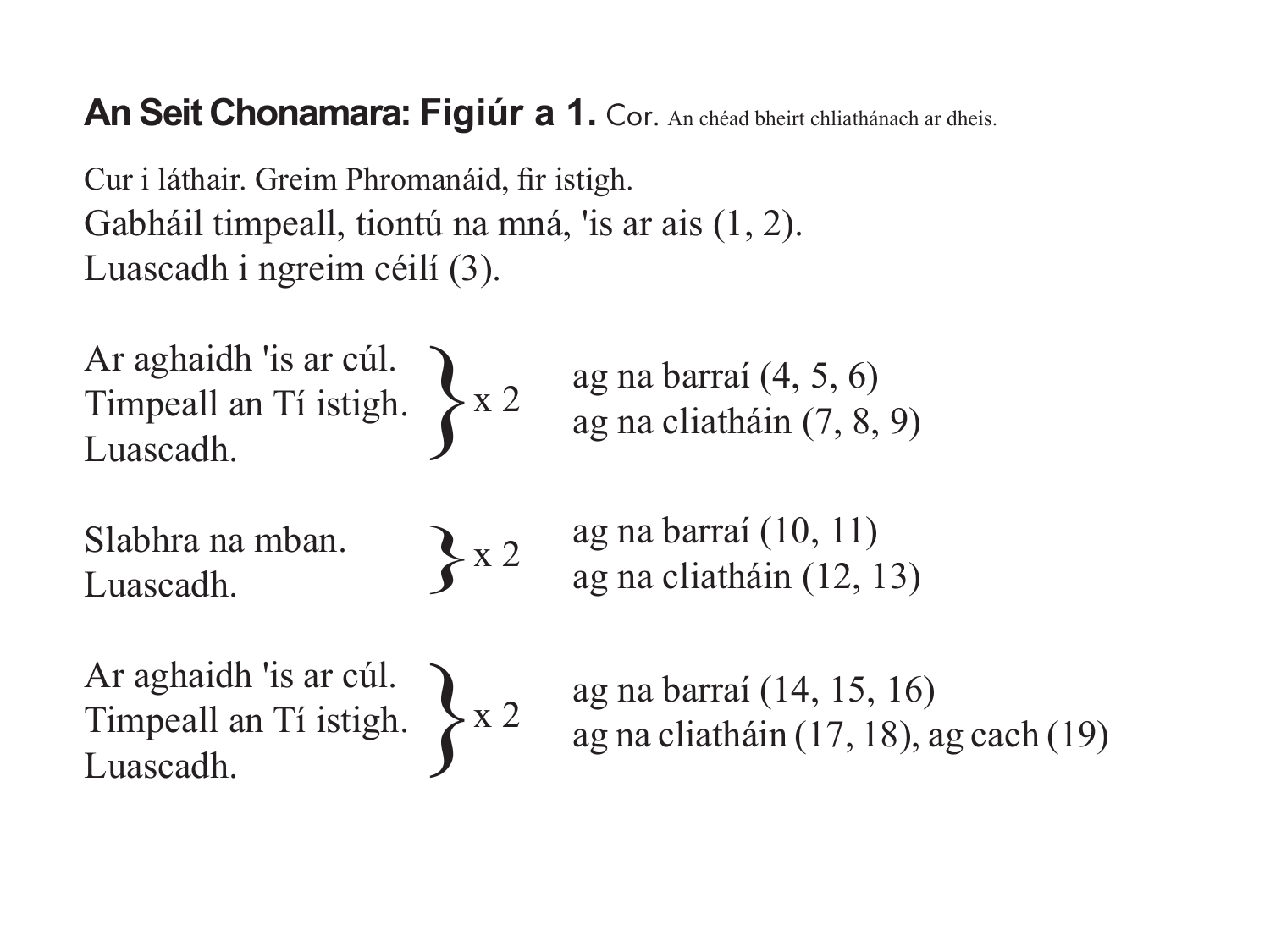## An Seit Chonamara: Figiúr a 2. Cor. An chéad bheirt chliathánach ar dheis.

Cur i láthair. Greim Phromanáid, fir istigh. Gabháil timpeall, tiontú na mná, 'is ar ais (1, 2). Luascadh i ngreim céilí (3).

Timpeall an duine thall (1ú fhear 's 2ú bean). Luascadh i lár (an 1ú fhear 's an 2ú bean). Ar aghaidh 'is ar cúl. Timpeall an Tí istigh. Luascadh.

Timpeall an duine thall (2ú fear 's 1ú bhean). Luascadh (an 2ú fear 's an 1ú bhean). Ar aghaidh 'is ar cúl. Timpeall an Tí istigh. Luascadh.

x 1 ag na barraí (4, 5, 6, 7, 8) }x 1 ag na cliatháin (9, 10, 11, 12, 13)

x 1 ag na barraí (14, 15, 16, 17, 18) x 1 ag na cliatháin (19, 20, 21, 22), }ag cách (23)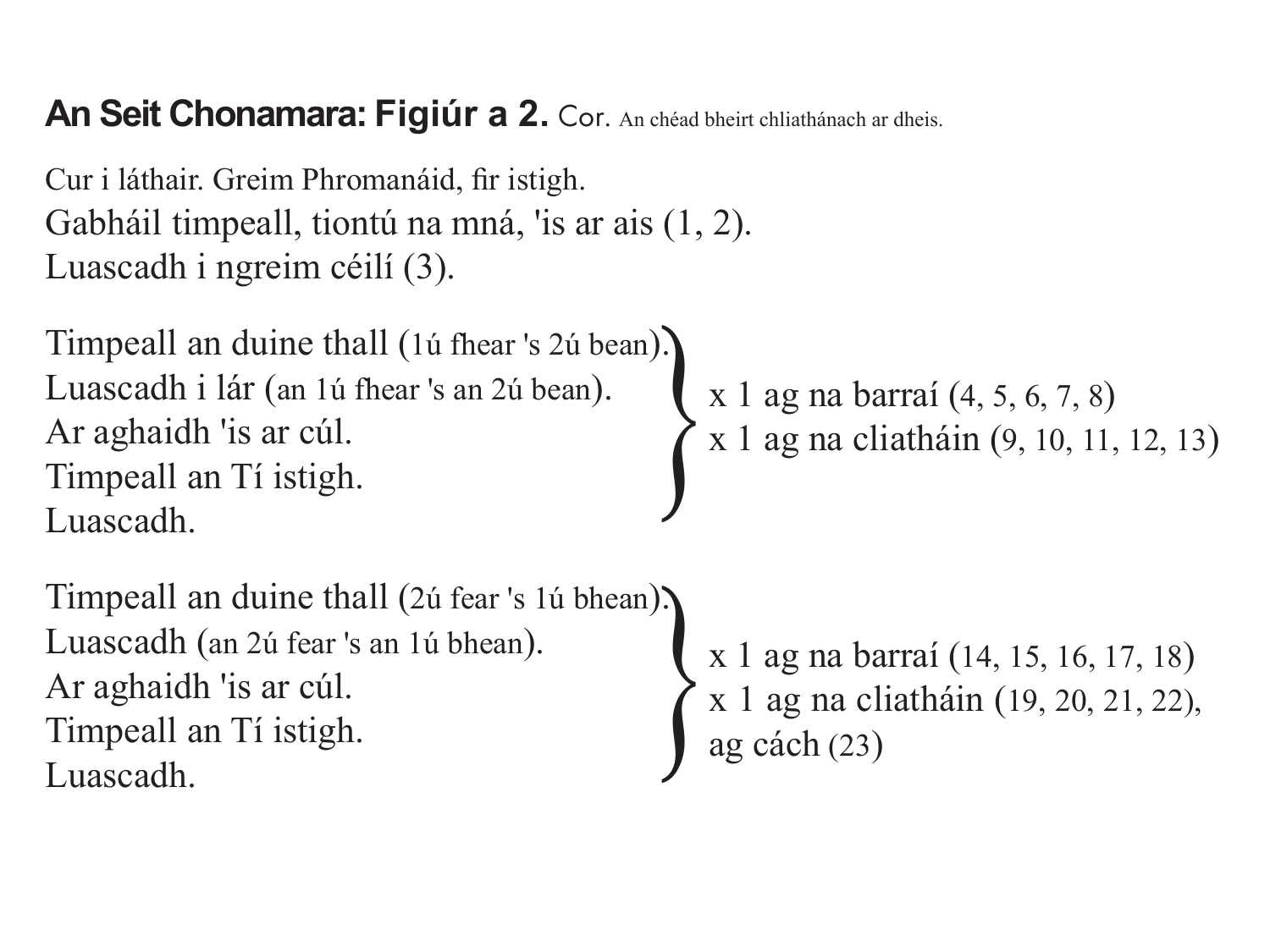An Seit Chonamara: Figiúr a 3. Cor. An chéad bheirt chliathánach ar dheis.

Cur i láthair. Ciorcal mór. Ar aghaidh 'is ar cúl (1). Luascadh i ngreim céilí (2).

Ar aghaidh 'is ar cúl ag an 1ú bheirt. Luascadh sa lár ag an 1ú bheirt Nollaig bheag. Slabhra na mban. Luascadh.

Ar aghaidh 'is ar cúl ag an dara beirt. Luascadh i lár. Nollaig bheag. Slabhra na mban. Luascadh.

```
x 1 ag na barraí (3, 4, 5, 6, 7)
}x 1 ag na cliatháin (8, 9, 10, 11, 12)
```

```
x 1 ag na barraí (13, 14, 15, 16, 17)
x 1 ag na cliatháin (18, 19, 20, 21), }ag cách (22)
```